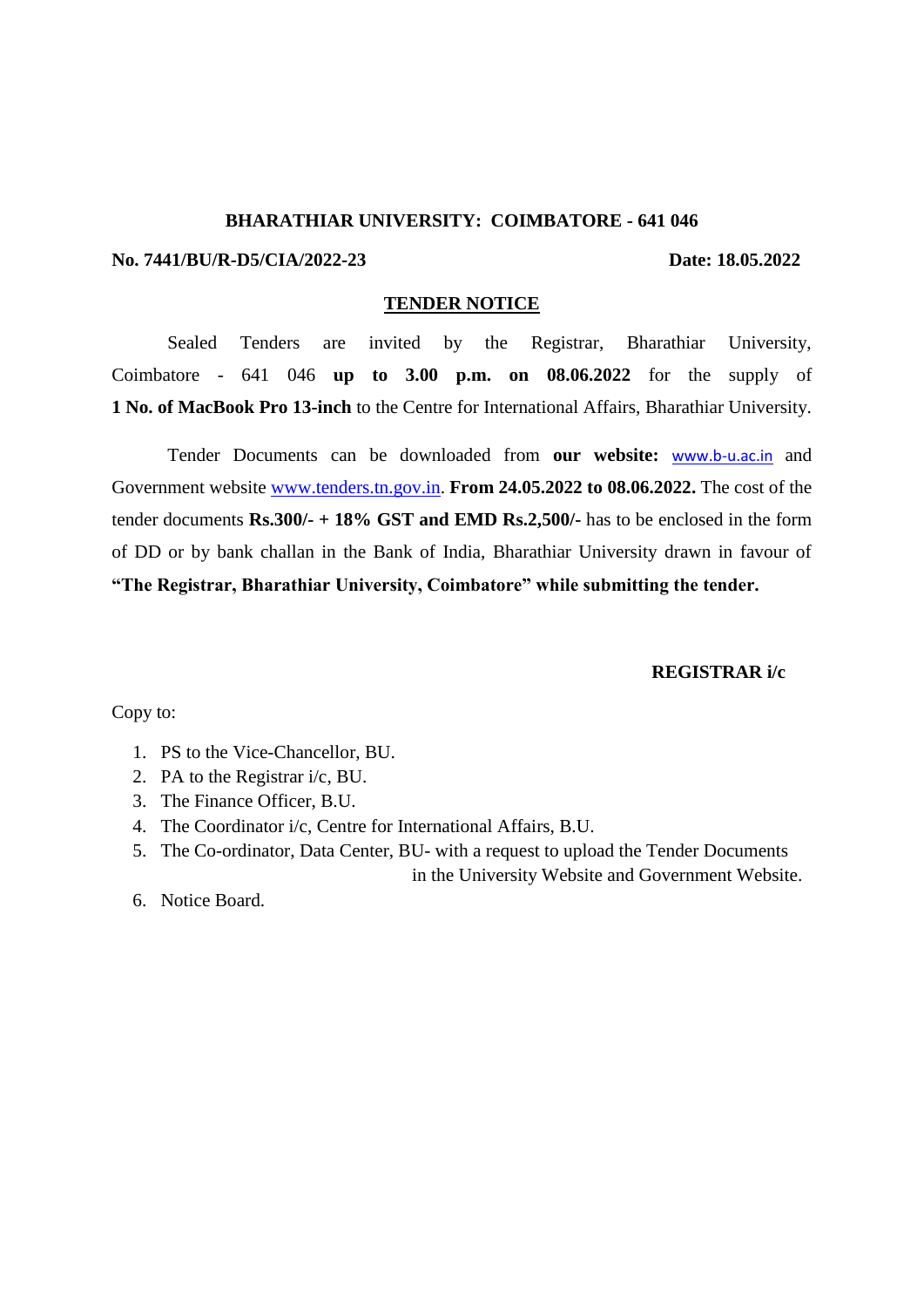# **BHARATHIAR UNIVERSITY COIMBATORE: 641 046 TENDER CONDITIONS AND INSTRUCTIONS FOR SUPLLY OF 1 No. of MacBook Pro 13-inch**

- 1. Sealed Tenders will be received by the Registrar up to 3.00 p.m. on **08.06.2022** for the purchase of **1 No. of MacBook Pro 13-inch** to the Centre for International Affairs, Bharathiar University, Coimbatore as given in the schedule.
- 2. **The tender shall be submitted in a sealed cover superscribed as "Tender for the**  purchase of **1 No. of MacBook Pro 13-inch** to the Centre for International Affairs**, Bharathiar University, due on 08.06.2022 at 3.00 p.m.**
- 3. **The tenders will be opened by the Registrar in the Registrar's Chamber at 4.00 p.m. on 08.06.2022 in the presence of tenderers who are present.**
- 4. Each tender shall be accompanied with an **EMD of Rs.2,500/- (Two thousand and five hundred only)** in the form Bank of India Challan or DD drawn in one of the **Nationalized Banks** in the name of **"Registrar, Bharathiar University"** payable at Coimbatore. Cheques and Bank Guarantees will not be accepted. Tenders without EMD shall be summarily rejected. EMD will not carry any interest.
- 5. Tenders received late will be returned to the tenderer unopened.
- 6. The entries in the tender schedule shall be as for as possible without scoring, corrections and over writings and shall be legible. The unavoidable correction or scoring shall be attested by full signature of the tenderer. The tenderer should sign on each page of the tender document.
- 7. In the tender schedule the tenderer should quote his rates for each item separately in figures and words in the corresponding column.
- 8. If the rates quoted in the schedule differ in words and figures, the lowest quoted rate will be taken. The unit rates quoted in the schedule is those governing payment.
- 9. Taxes or any other charges if any shall be clearly mentioned specifying the percentage. If this is not specifically mentioned it will be taken that the rates quoted are Net.
- 10. **If the tenderers quotes the price with GST, should mention the valid GST registration Number along with the copy of the registration Certificate**.
- 11. The rate quoted shall be for delivery at University Campus.
- 12. No revision of rates at any cost will be accepted.
- 13. Tender documents are not transferable.
- 14. The tender shall be submitted only in this official form and the tenderers should sign on each page of the all tender documents and enclosed without any omission.
- 15. **The tender shall be valid for a minimum of 180 days from the date of opening**. Tenderer should not withdraw his tender after the tenders are opened. In case the tender is withdrawn after it opened, the EMD remitted will be forfeited.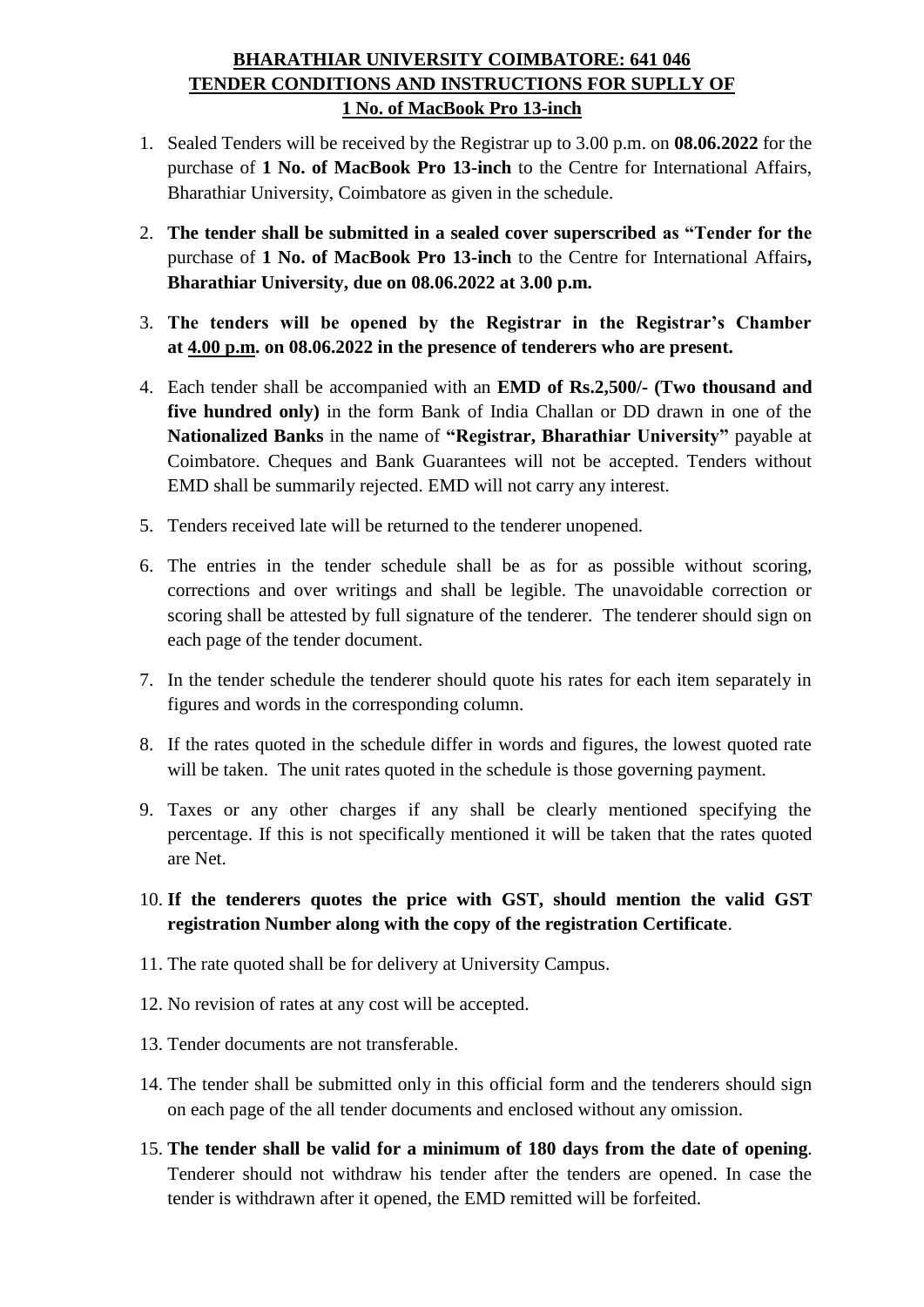- 16. The EMD of the unsuccessful tenders will be refunded immediately after the tenders are disposed of by the competent authority.
- 17. Successful tenderer shall remit a security deposit of 5% of the accepted tender order value and execute an agreement on Tamilnadu stamp paper to the value of Rs.100.00. Failure to execute the agreement within the stipulated time will entail in forfeiture of the EMD. Security Deposit will be refunded after audit/warranty period is over.
- 18. The material should be supplied within the stipulated period mentioned in the supply order. If the supply is not made within the period the supply order will be cancelled and EMD will be forfeited.
- 19. The materials quoted shall confirm **ISI standard**. The make of the materials shall be mentioned in the tender.
- 20. The tender is submitted subject to and agreeing to the above conditions. Original tender documents should be enclosed otherwise it will be liable for rejection.
- 21. Downloaded tender documents should be accompanied with tender cost and EMD in the form of DD drawn in favour of the Registrar, BU.
- 22. If the price in INR with GST taxes, should mention the valid local Sales Tax Registration/VAT Registration/CST Registration Numbers along with the copy of the Registration Certificate.
- 23. EMD and Tender Cost shall be exempted if the firm registered with MSME and NSIC. The Registration Certificate along with the terms and condition issued by the MSME and NSIC should be enclosed and highlighted to consider the exemption.
- 24. Net rate including excise duty, surcharge, sales tax, freight, insurance, delivery, installation and commissioning of the above work and such other levies that may be applicable. The bidder should clearly mentioned the details of their tax, customs and other charges, etc.
- 25. The rate should be quoted with specification, make and model if applicable and should be indicated clearly both in words and figures. Any scoring or overwriting should be attested by the tenderers with full signature. The rate quoted should be firm and should not be subjected to any variation clauses.
- 26. If the equipment is imported, Customs Duty, Clearance, delivery, transportation, Insurance charges should be mentioned clearly. The firm has to arrange the authorized customs clearing agent on behalf of University for customs clearance.
- 27. In case the tender is withdrawn after it opened, the EMD will be forfeited
- 28. **Additional Documents:** Please also attach with the quote the following documents:
	- ISO Certificate / Equivalent Certified company
	- Number of service centers of the supplier in Tamilnadu/India.
	- Number of years standing in the business.
	- Average turnover in the last three years.
	- Backup facility for the warranty period.
	- Copy of Manufacturer License, PAN, TIN and GST Number.
	- Certificates attained by the manufacturer.
	- Company Profile.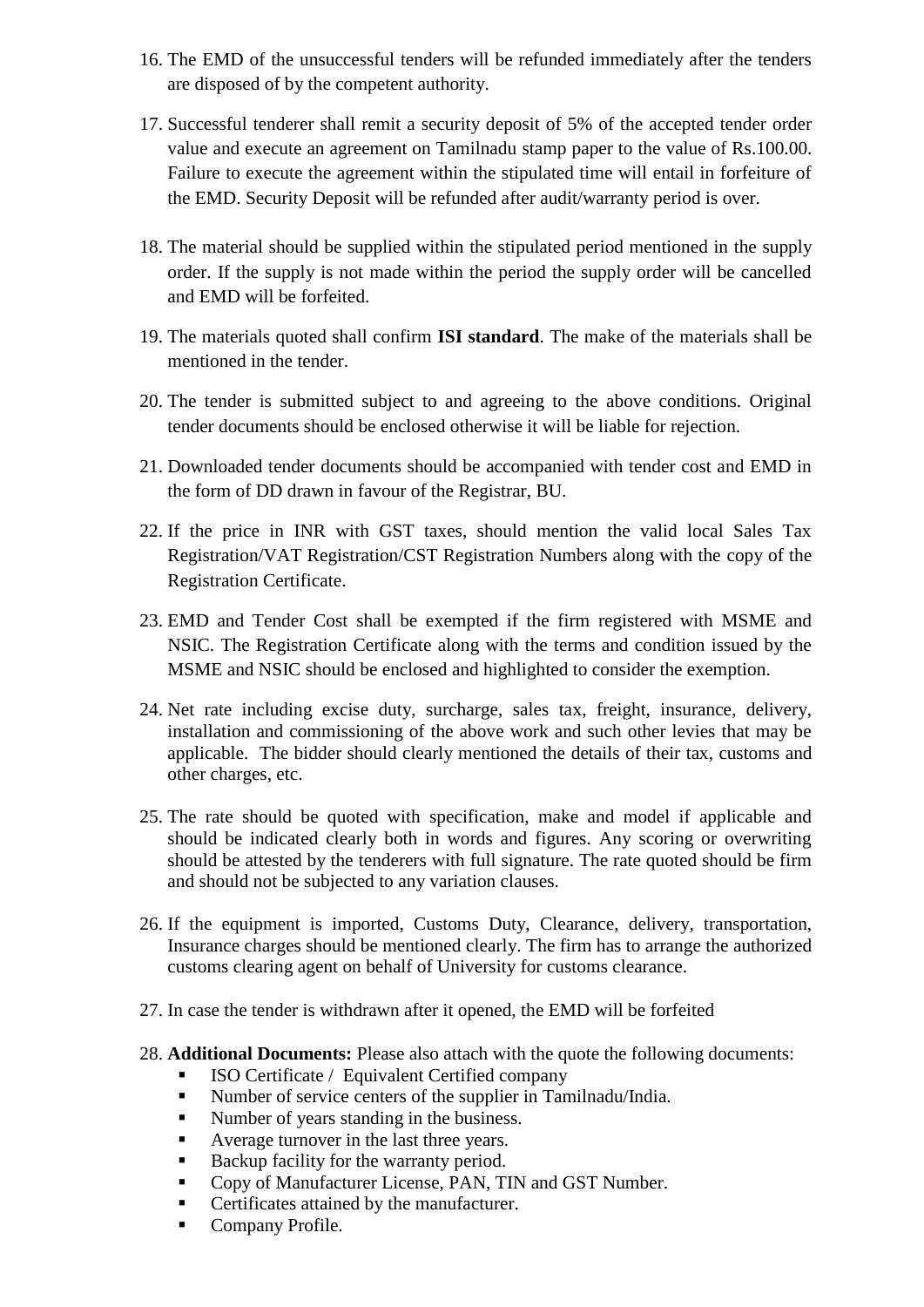- Manufacturer Authorization Form (MAF) from OEM (Original Equipment Manufacturer)
- Any other relevant details in support of the items specified.
- 29. Any dispute arising out of this contract shall be settled only at the court having jurisdiction of Coimbatore.
- 30. The authority competent to accept the tender reserves the right to reject or accept any tender without assigning any reasons thereof.
- 31. Regarding the acceptance of supply with reference to the specification and quality of materials supplied. The decision of University Registrar shall be final.
- 32. The University's general rules for the supply of the materials and works will apply on this purchase also.
- 33. The tender is governed by the Tamilnadu Tender Transparency Act 1998 and 2000 as amended from time to time.

## 34. **Other Enclosures:**

- Attested copies of the Registration Certificate of the company.
- Audited Annual Financial Statements and Annual Report and Certified statement from the current Statutory Auditors of the bidder.
- Signed and stamped copy of the original tender document downloaded from the website along with its annexures/ corrigendum/ documents, etc.
- \* The copy of the GST registration certificate and copy of PAN.
- $\triangle$  The annual turnover of the bidder for the last three financial years.
- Any other document.

| Cost of Tender document (to be filled by the tenderer) |      |        |             |  |  |  |  |
|--------------------------------------------------------|------|--------|-------------|--|--|--|--|
| DD/Challan No                                          | Date | Amount | <b>Bank</b> |  |  |  |  |
|                                                        |      |        |             |  |  |  |  |
|                                                        |      |        |             |  |  |  |  |

Details of EMD Amount (to be filled by the tenderer): **DD/Challan No Date Amount Bank**

# **SIGNATURE OF THE TENDERER MOBILE NO:**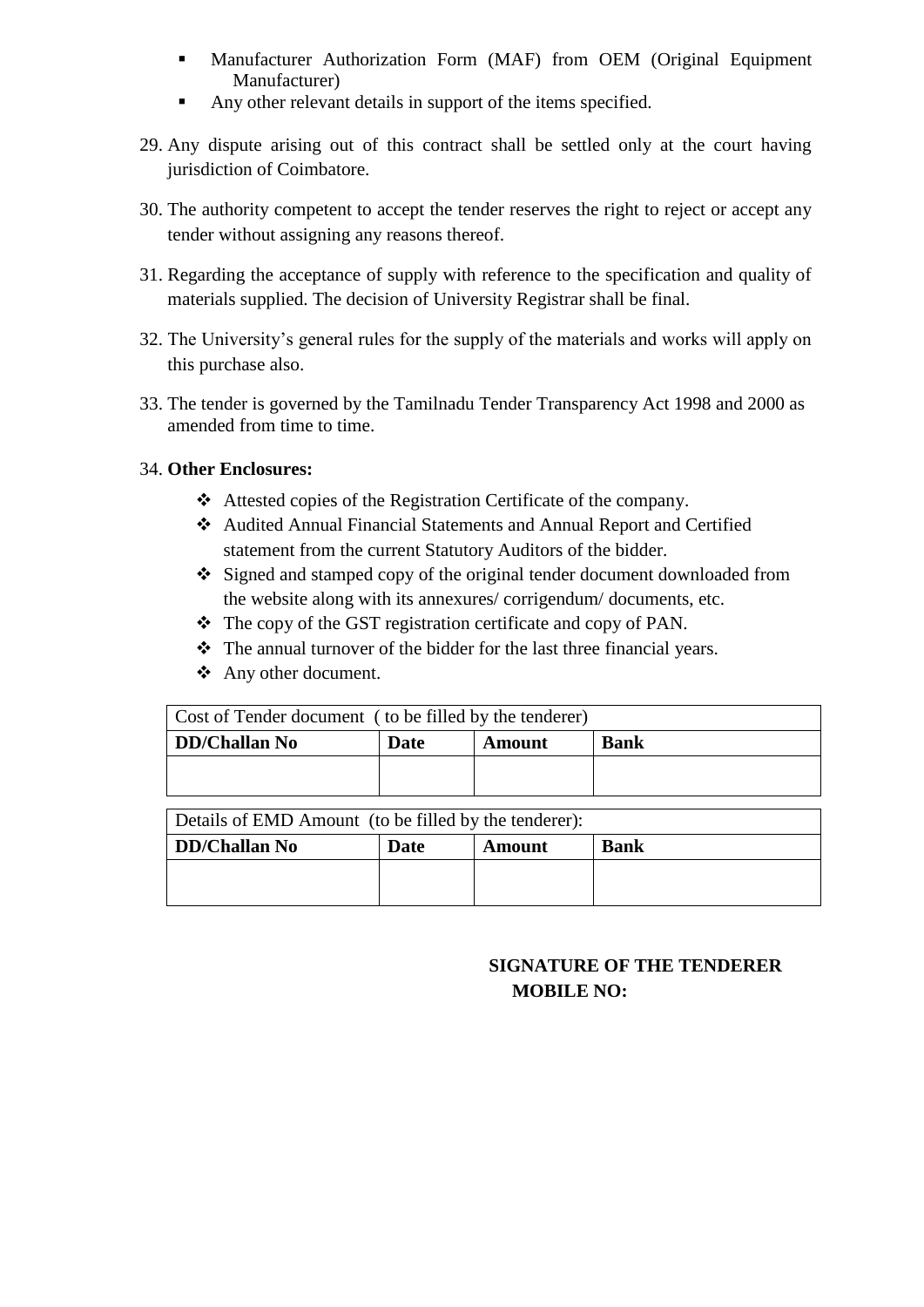# **BHARATHIAR UNIVERSITY: COIMBATORE 641 046 Schedule for MacBook Pro 13-inch**

| S.<br>N <sub>0</sub> | <b>Specifications</b>                                                                                                                                                                                                                                                                                                                                                                                                                                                                                                                                                                                                                                                                                                                                                    |       | Unit<br>Rate<br>Rs. | <b>Total</b><br><b>Amount</b><br>Rs. |
|----------------------|--------------------------------------------------------------------------------------------------------------------------------------------------------------------------------------------------------------------------------------------------------------------------------------------------------------------------------------------------------------------------------------------------------------------------------------------------------------------------------------------------------------------------------------------------------------------------------------------------------------------------------------------------------------------------------------------------------------------------------------------------------------------------|-------|---------------------|--------------------------------------|
| $\mathbf{1}$         | <b>MacBook Pro 13-inch:</b>                                                                                                                                                                                                                                                                                                                                                                                                                                                                                                                                                                                                                                                                                                                                              | 1 No. |                     |                                      |
|                      | 33.74 cm / 13.3-inch (diagonal) LED-backlit display with IPS<br>technology; 2560x1600 native resolution at 227 pixels per inch<br>with support for millions of colours                                                                                                                                                                                                                                                                                                                                                                                                                                                                                                                                                                                                   |       |                     |                                      |
|                      | Chip<br>Apple M1 chip<br>8-core CPU with 4 performance cores and 4 efficiency<br>cores<br>8-core GPU<br>16-core Neural Engine<br>٠<br><b>Battery and Power</b> <sup>1</sup><br>Up to 17 hours wireless web<br>$\bullet$<br>Up to 20 hours Apple TV app movie playback<br>$\bullet$<br>Built-in 58.2-watt-hour lithium-polymer battery<br>$\bullet$<br>61W USB-C Power Adapter<br>$\bullet$<br><b>Memory</b><br>8GB<br>8GB unified memory<br><b>Configurable to:</b><br>16GB<br>$\bullet$<br>Storage <sup>2</sup><br>256GB<br>256GB SSD<br>Configurable to:<br>512GB, 1TB or 2TB<br>512GB<br>$\bullet$<br>512GB SSD<br>Configurable to:<br>1TB or 2TB<br><b>Charging and Expansion</b><br>Two Thunderbolt / USB 4 ports with support for:<br>Charging<br>DisplayPort<br>٠ |       |                     |                                      |
|                      | Thunderbolt 3 (up to 40 Gbps)<br>٠<br>USB $4$ (up to $40Gbps$ )<br>$\bullet$<br>USB 3.1 Gen 2 (up to 10 Gbps)                                                                                                                                                                                                                                                                                                                                                                                                                                                                                                                                                                                                                                                            |       |                     |                                      |
|                      | <b>Keyboard and Trackpad</b>                                                                                                                                                                                                                                                                                                                                                                                                                                                                                                                                                                                                                                                                                                                                             |       |                     |                                      |